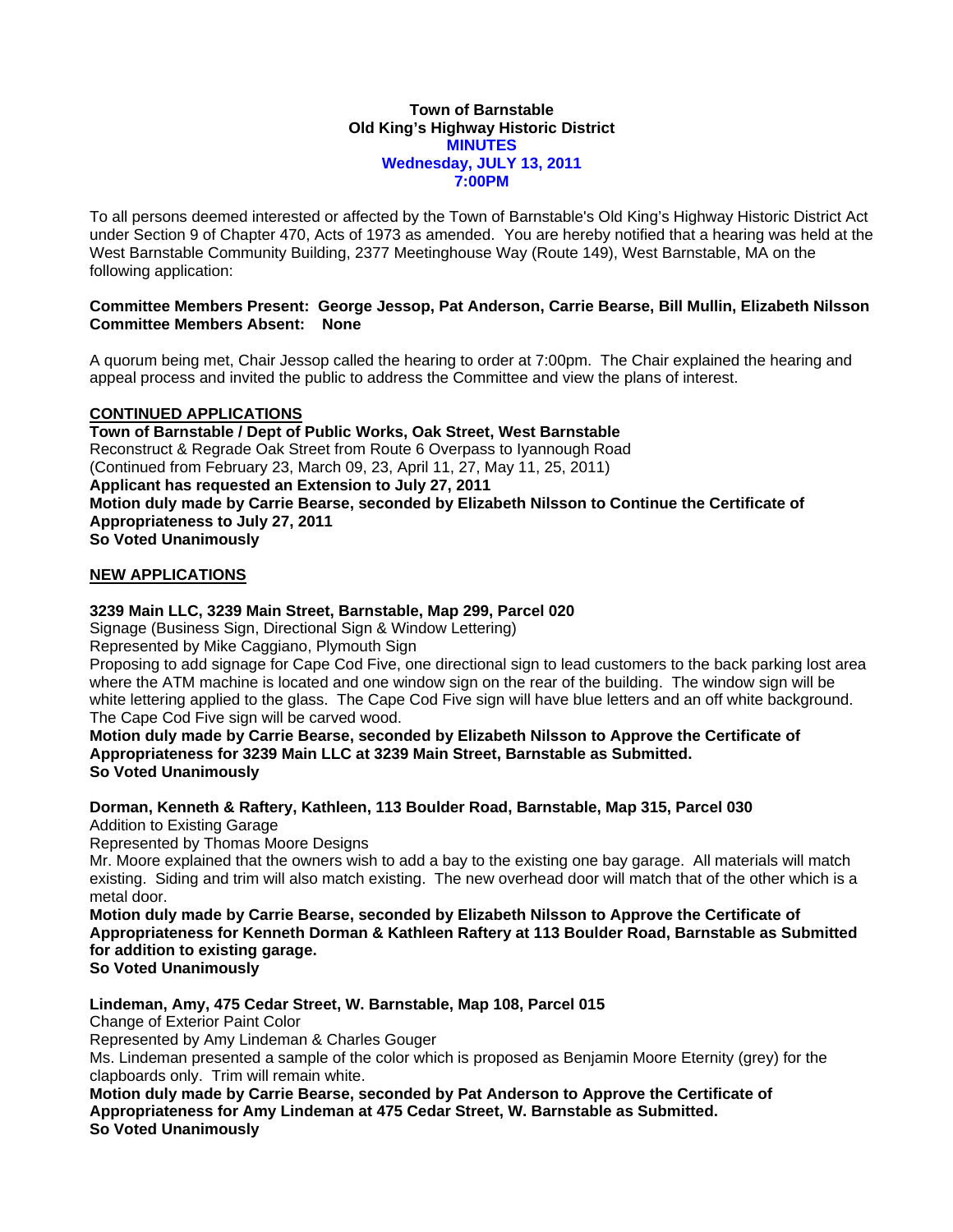## **Swift, William & Catherine, 3580 Main Street, Barnstable, Map 318, Parcel 050**

Construct 36' x 22' Pole Barn

Represented by William Swift

Mr. Swift stated that this will be a three sided structure to keep equipment dry. The location is in the rear of the property and approximately half way down the lot. George Jessop confirmed that the doors will open towards to east facing elevation. All natural materials are proposed.

# **Motion duly made by Carrie Bearse, seconded by Elizabeth Nilsson to Approve the Certificate of Appropriateness for William & Catherine Swift at 3580 Main Street, Barnstable for a Pole Barn as Submitted.**

**So voted Unanimously** 

## **Mahler, Lena, 41 Crocker Road, West Barnstable, Map 109, Parcel 041**

Install Solar Panels on Rear Roof of House

Represented by Buddy Wilt, Solar City

Mr. Wilt explained that they propose to install 22 panels on rear of house that will hook up to the electrical system and produce clean power. George Jessop asked if a new roof would be put on before installation and Mr. Wilt confirmed that they would. The colors of the panels are a blue black with black frames and rails. George Jessop noted that there is an inset dormer that is shallow on the rear of the house and the placement of the panels are held back from the dormer so the only way you will see them is if you are higher than the house itself.

**Motion duly made by Carrie Bearse, seconded by Elizabeth Nilsson to Approve the Certificate of Appropriateness for Lena Mahler at 41 Crocker Road, West Barnstable as Submitted and note that the panels are on the back of the house and also that the house is not located on a main thoroughfare nor is it on a well traveled road.** 

**So Voted Unanimously** 

## **Germani, Americo & Virginia, 65 Scudder Lane, Barnstable, Map 258, Parcel 013**

Construct 11' x 11' Addition, Swimming Pool & Fence, Native Stone Wall @ Pool Area, Add Cupola Represented by David Parrella

Mr. Parrella wished to note that there are a couple of modifications to the application. The removal of a single window and re-shingle the side wall and the pool deck are not planned at this time. They wish to seek approval for an 11' x 11' addition at the rear of the house, add a cupola, install swimming pool, stone wall and fence. They also submitted a revised site plan that moved the pool and equipment location slightly due to concerns of neighbor.

A Letter from Abutter Rick Lamb was read into the record at this time.

A black vinyl chain link fence is proposed and Mr. Parrella presented a sample of the fencing. Black vinyl will blend into the view rather than a galvanized one which was suggested by Mr. Lamb.

**Motion duly made by Carrie Bearse, seconded by Elizabeth Nilsson to Approve the Certificate of Appropriateness for Americo & Virginia Germani at 65 Scudder Lane, Barnstable as submitted with revised site plan and with the withdrawal of the request to remove single window and re-side wall as well as the withdrawal of request for deck pool.** 

**So Voted Unanimously** 

# **Kinlin, Robert & Grover, Paul, 3256 Main Street, Barnstable, Map 299, Parcel 033**

Signage (Re-Submittal)

Represented by Robert Kinlin & Bryce Roberts, Instant Sign Co

Chairman Jessop noted for the record that this application is a re-submittal based upon a previous denial and subsequent approval of material at a different location.

Mr. Roberts presented samples of the HDU material and that of natural wood for members to review. Chairman Jessop asked for member comments and hearing none, asked for a Motion.

**Motion duly made by Carrie Bearse, seconded by Bill Mullin to Approve the Resubmittal of the Certificate of Appropriateness for Robert Kinlin & Paul Grover at 3256 Main Street, Barnstable as Submitted for new signage made from HDU material.** 

**VOTE:** 

**AYE: Jessop, Bearse, Nilsson, Mullin NAY: None ABSTAINED: Anderson**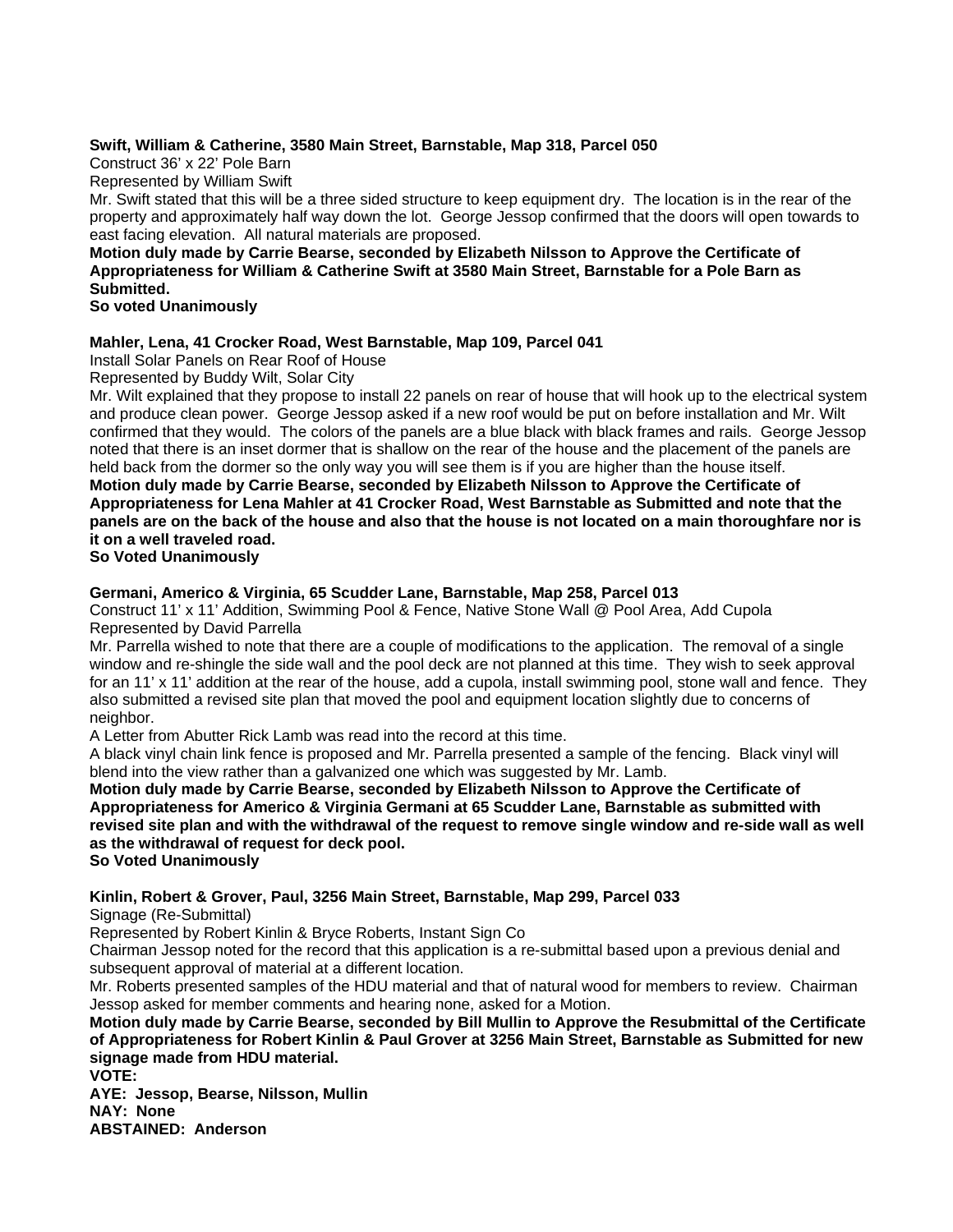## **INFORMAL DISCUSSION**

#### **William Swift, 3239 Main Street, Barnstable, Map 299, Parcel 020**

Request Comments on upcoming Renovations

Mr. Swift wished to receive feedback on proposed renovations he would like to make to this property. This is the former Bank of America building and he has owned it for a couple of years. They prepared a site plan, sat down with Growth Management Department and the Building Department. The Growth Management Department suggested he speak with this Board to discuss the project. There is currently a section of the building that is one story that he would like to make into a two story. He also owns the building next to it and that may be a project coming before this Board at another time. He also proposes to add onto the existing building and change the roof ridge. The ATM will stay as it exists as will the walkway and handicap access. The stairs will also remain where they are on the front of the building. The square footage is proposed to go from approximately 2600 to 4500. Pat Anderson asked if he has questioned whether this will trigger a Cape Cod Commission review as it is a commercial building and you will be adding more than 25% to the structure. Mr. Swift said he did not and was not aware if this would apply. He stated that they want to try to retain the village atmosphere, but he does not want to go with something that represents the turn of the century. Without sufficient drawings of what is proposed, the members could not provide much feedback. Bill Mullin inquired if Mr. Swift could have his architect come up with an onion skin sketch that they could review, rather than full scale plans which can be expensive.

#### **REQUEST FOR ONE YEAR EXTENSION**

**Ehret, Gregory & Barbara, 21 Scudder Lane, Barnstable, Map 258, Parcel 001** 

Request One Year Extension on Approval of New Single Family Home

**Motion duly made by Elizabeth Nilsson, seconded by Pat Anderson to Approve the Request for a One Year Extension for Gregory & Barbara Ehret at 21 Scudder Lane, Barnstable.** 

**VOTE: AYE: Jessop, Anderson, Nilsson, Mullin NAY: None ABSTAINED: Bearse** 

#### **CERTIFICATE OF EXEMPTIONS**

### **Lukas, Edmund, 6 Leonard Road, West Barnstable, Map 136, Parcel 011-002**

Installation of Windows on North & West Side of House with Interior Window Pane Grids Represented by Edmund Lukas and Attorney Henchey

**NOTE:** Applicant filed both a Certificate of Exemption and a Minor Modification to Previously Approved Plans. After discussion of the Committee, it was agreed that the Minor Modification was appropriate and the applicant withdrew the Certificate of Exemption. - See Minor Modification

**Lombardi, Cheryl, 1650 Hyannis Road, Barnstable, Map 299, Parcel 064**  10 X 12 Shed **Motion duly made by Carrie Bearse, seconded by Elizabeth Nilsson to Approve the Certificate of Exemption for Cheryl Lombardi at 1650 Hyannis Road, Barnstable as Submitted.** 

#### **MINOR MODIFICATION**

**Lukas, Edmund, 6 Leonard Road, West Barnstable, Map 136, Parcel 011-002** 

Installation of Windows on North & West Side of House with Interior Window Pane Grids Attorney Henchey reviewed the history of the application and determined that exterior grills were installed on two sides of the structure and not on all sides as was this Committee's ruling. It was the owners misunderstanding that snap in grills would be permitted on the north and west elevations.

On the side of the house facing Sandy Neck Road, exterior grids were installed on most windows on that side, but one. Mr. Lukas will correct that for all windows facing Sandy Neck Road as this is visible from a public way. On